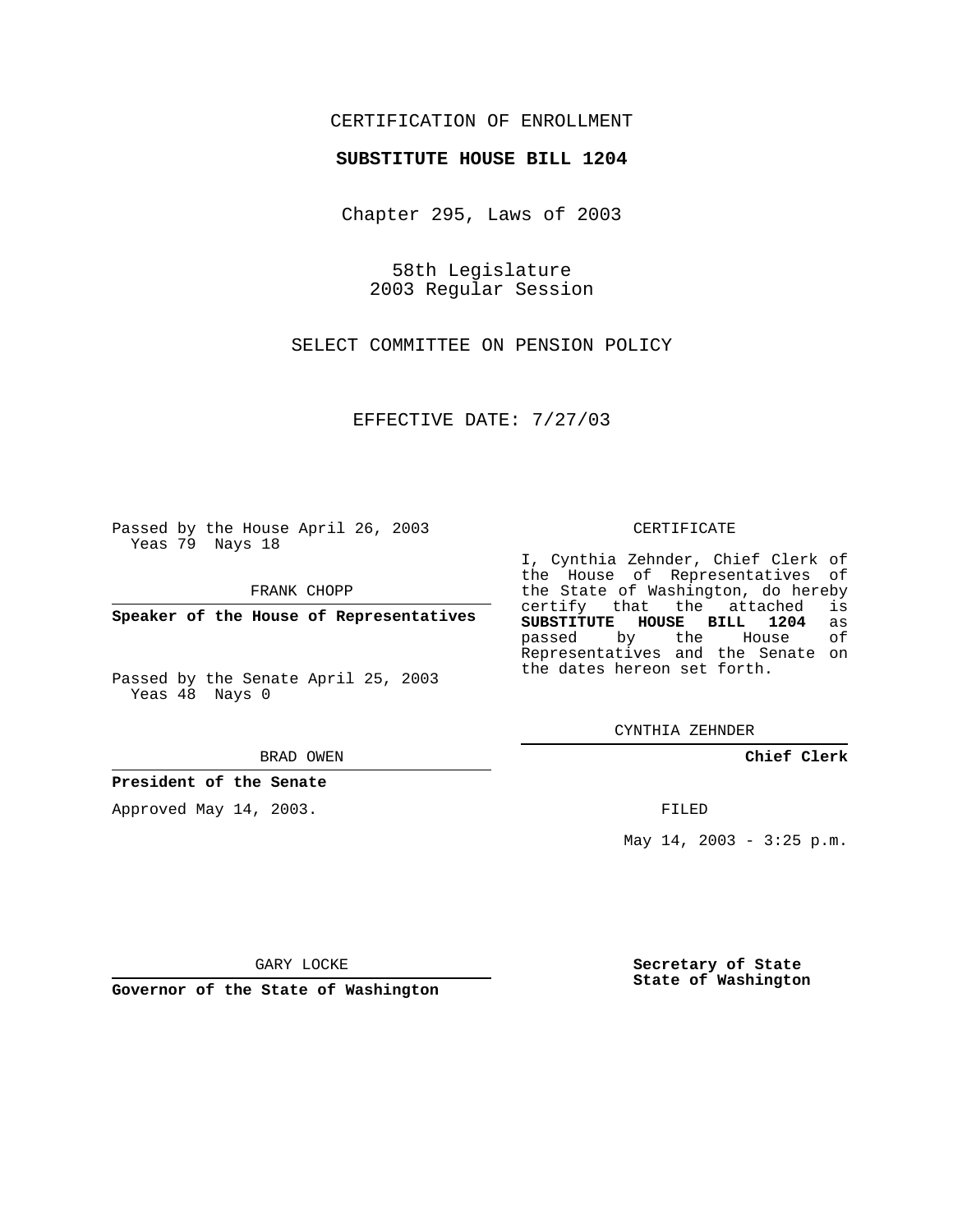# **SUBSTITUTE HOUSE BILL 1204** \_\_\_\_\_\_\_\_\_\_\_\_\_\_\_\_\_\_\_\_\_\_\_\_\_\_\_\_\_\_\_\_\_\_\_\_\_\_\_\_\_\_\_\_\_

\_\_\_\_\_\_\_\_\_\_\_\_\_\_\_\_\_\_\_\_\_\_\_\_\_\_\_\_\_\_\_\_\_\_\_\_\_\_\_\_\_\_\_\_\_

## AS AMENDED BY THE SENATE

Passed Legislature - 2003 Regular Session

## **State of Washington 58th Legislature 2003 Regular Session**

**By** House Committee on Appropriations (originally sponsored by Representatives Fromhold, Delvin, Conway, Alexander, Pflug, Anderson, Cooper and Chase; by request of Joint Committee on Pension Policy)

READ FIRST TIME 03/04/03.

1 AN ACT Relating to creating the select committee on pension policy; amending RCW 41.50.110, 44.44.040, 41.40.037, 41.45.020, 41.45.090, 41.45.110, 44.04.260, and 44.44.030; reenacting and amending RCW 41.32.570; adding new sections to chapter 41.04 RCW; creating a new section; decodifying RCW 41.54.061; and repealing RCW 44.44.015, 44.44.050, and 44.44.060.

7 BE IT ENACTED BY THE LEGISLATURE OF THE STATE OF WASHINGTON:

 8 NEW SECTION. **Sec. 1.** A new section is added to chapter 41.04 RCW 9 to read as follows:

10 (1) The select committee on pension policy is created. The select 11 committee consists of:

 (a) Four members of the senate appointed by the president of the senate, two of whom are members of the majority party and two of whom are members of the minority party. At least three of the appointees shall be members of the senate ways and means committee;

16 (b) Four members of the house of representatives appointed by the 17 speaker, two of whom are members of the majority party and two of whom 18 are members of the minority party. At least three of the appointees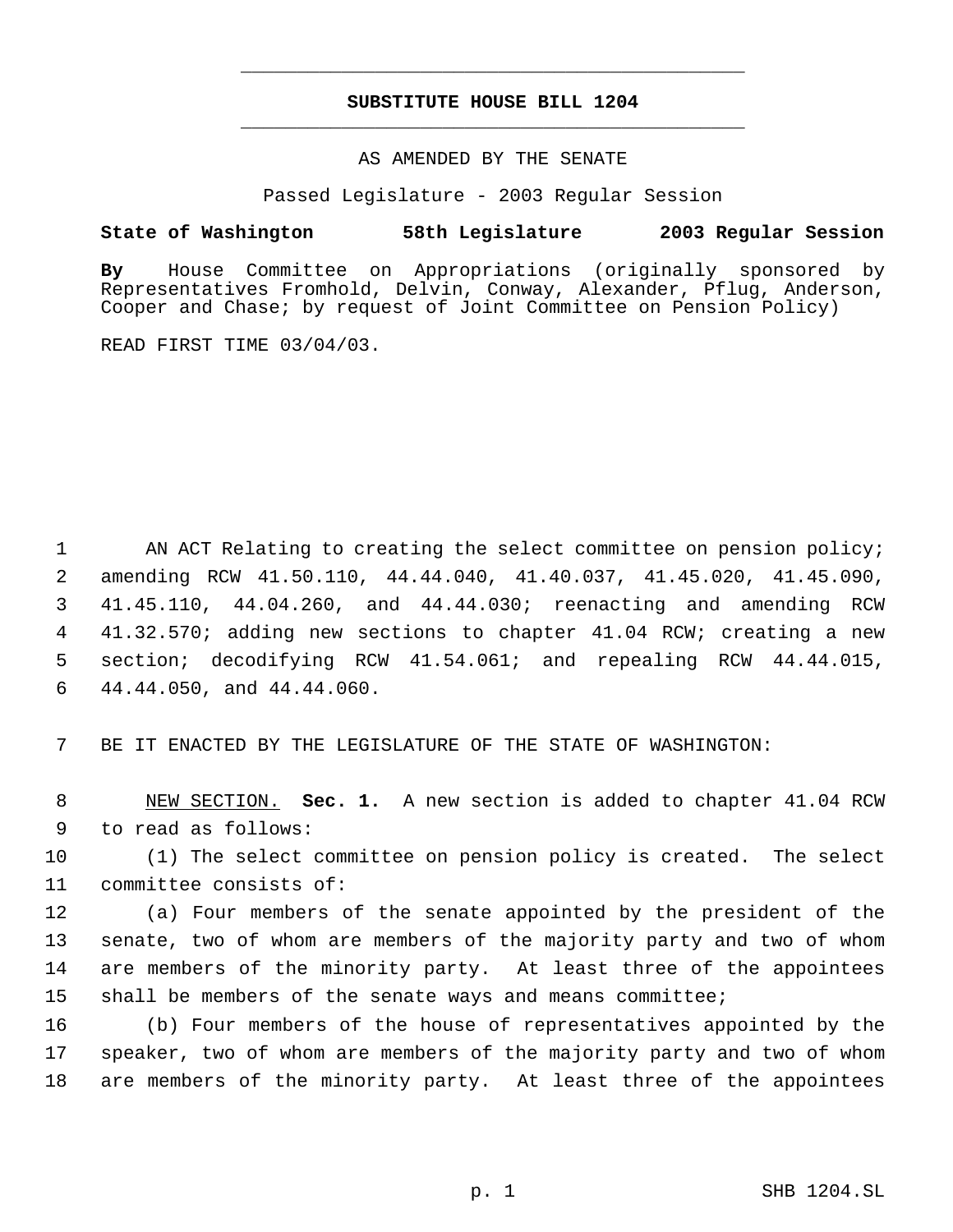shall be members of the house of representatives appropriations committee;

 (c) Four active members or representatives from organizations of active members of the state retirement systems appointed by the governor for staggered three-year terms, with no more than two appointees representing any one employee retirement system;

 (d) Two retired members or representatives of retired members' organizations of the state retirement systems appointed by the governor for staggered three-year terms, with no two members from the same system;

 (e) Four employer representatives of members of the state retirement systems appointed by the governor for staggered three-year terms; and

 (f) The directors of the department of retirement systems and office of financial management.

 (2)(a) The term of office of each member of the house of representatives or senate serving on the committee runs from the close of the session in which he or she is appointed until the close of the next regular session held in an odd-numbered year. If a successor is not appointed during a session, the member's term continues until the member is reappointed or a successor is appointed. The term of office for a committee member who is a member of the house of representatives or the senate who does not continue as a member of the senate or house of representatives ceases upon the convening of the next session of the legislature during the odd-numbered year following the member's appointment, or upon the member's resignation, whichever is earlier. All vacancies of positions held by members of the legislature must be filled from the same political party and from the same house as the member whose seat was vacated.

 (b) Following the terms of members and representatives appointed under subsection (1)(d) of this section, the retiree positions shall be rotated to ensure that each system has an opportunity to have a retiree representative on the committee.

 (3) The committee shall elect a chairperson and a vice-chairperson. The chairperson shall be a member of the senate in even-numbered years and a member of the house of representatives in odd-numbered years and the vice-chairperson shall be a member of the house of representatives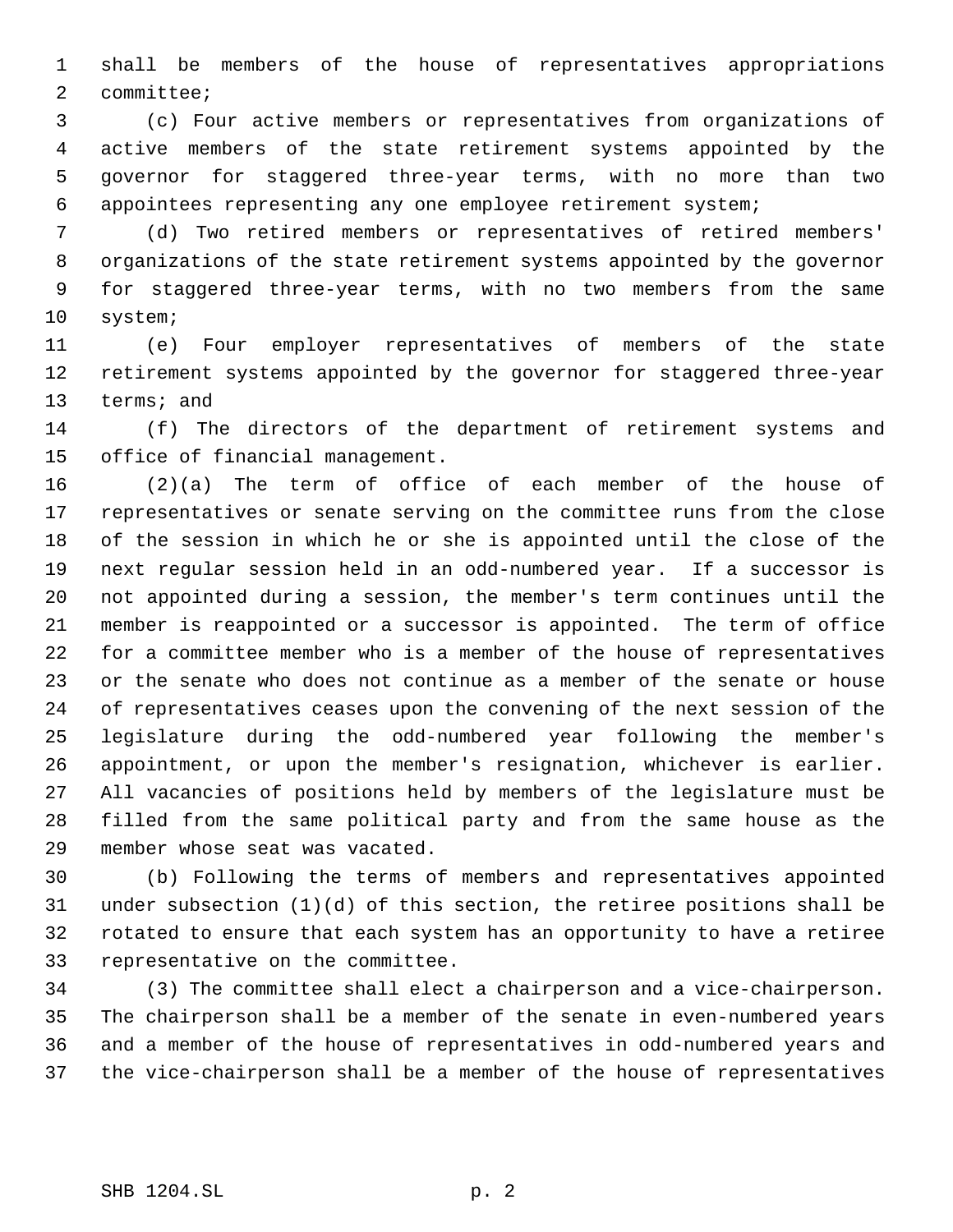in even-numbered years and a member of the senate in odd-numbered years.

 (4) The committee shall establish an executive committee of five members, including the chairperson, the vice-chairperson, one member from subsection (1)(c) of this section, one member from subsection 6 (1)(e) of this section, and one member from subsection  $(1)(f)$  of this section, with the directors of the department of retirement systems and the office of financial management serving in alternate years.

 (5) Nonlegislative members of the select committee serve without compensation, but shall be reimbursed for travel expenses under RCW 43.03.050 and 43.03.060.

 (6) The office of state actuary under chapter 44.44 RCW shall provide staff and technical support to the committee.

 NEW SECTION. **Sec. 2.** A new section is added to chapter 41.04 RCW to read as follows:

 (1) The select committee on pension policy may form three function- specific subcommittees, as set forth under subsection (2) of this section, from the members under section 1(1) (a) through (e) of this act, as follows:

 (a) A public safety subcommittee with one member from each group under section 1(1) (a) through (e) of this act;

 (b) An education subcommittee with one member from each group under 23 section 1(1) (a) through (e) of this act; and

 (c) A state and local government subcommittee, with one retiree 25 member under section  $1(1)(d)$  of this act and two members from each group under section 1(1) (a) through (c) and (e) of this act.

 The retiree members may serve on more than one subcommittee to ensure representation on each subcommittee.

 (2)(a) The public safety subcommittee shall focus on pension issues affecting public safety employees who are members of the law enforcement officers' and fire fighters' and Washington state patrol retirement systems.

 (b) The education subcommittee shall focus on pension issues affecting educational employees who are members of the public employees', teachers', and school employees' retirement systems.

(c) The state and local government subcommittee shall focus on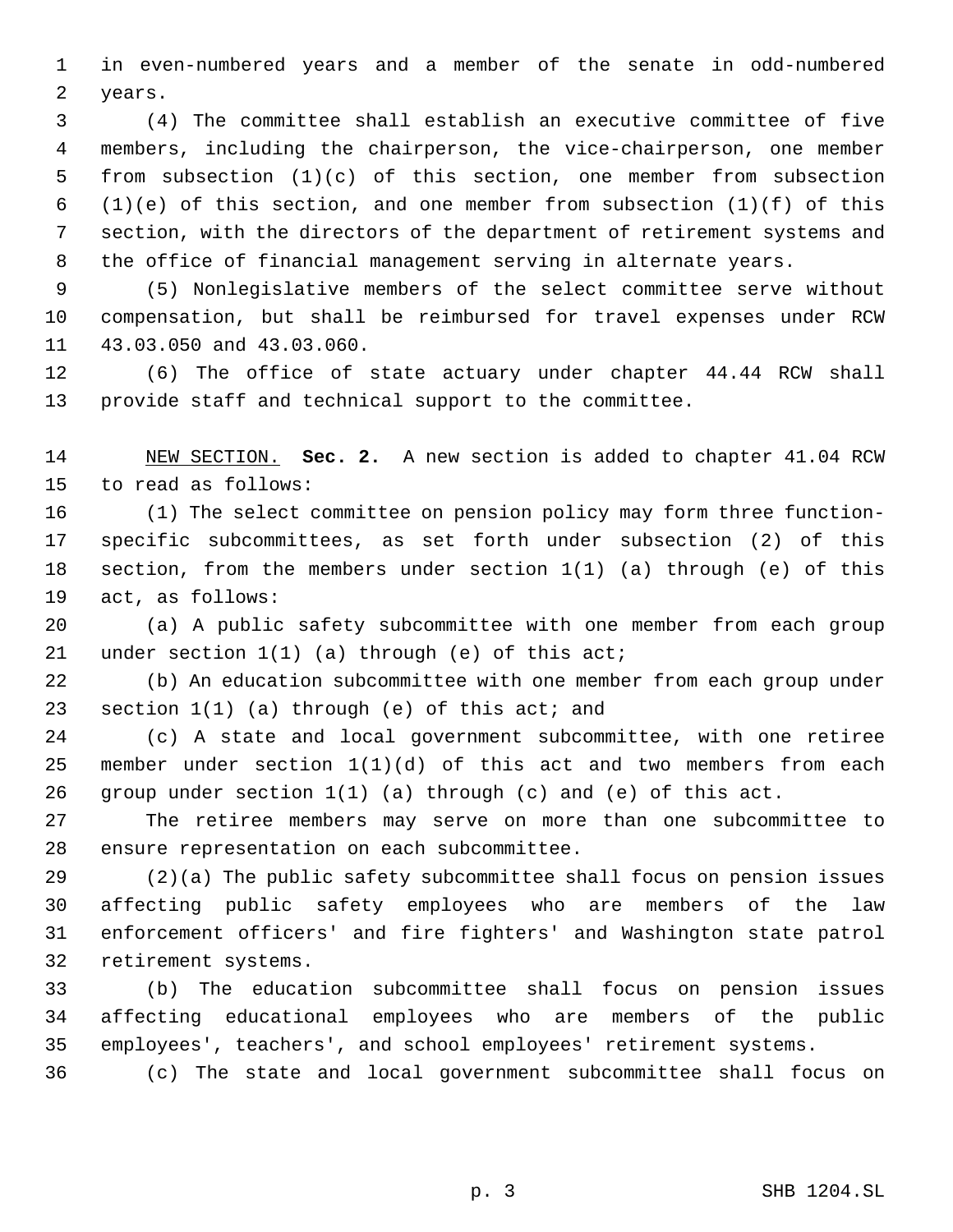pension issues affecting state and local government employees who are members of the public employees' retirement system.

 **Sec. 3.** RCW 41.50.110 and 1998 c 341 s 508 are each amended to read as follows:

 (1) Except as provided by RCW 41.50.255 and subsection (6) of this 6 section, all expenses of the administration of the department  $((and))$ , 7 the expenses of administration of the retirement systems, and the 8 expenses of the administration of the office of the state actuary created in chapters 2.10, 2.12, 41.26, 41.32, 41.40, 41.34, 41.35, 10 ((and)) 43.43, and 44.44 RCW shall be paid from the department of retirement systems expense fund.

 (2) In order to reimburse the department of retirement systems expense fund on an equitable basis the department shall ascertain and report to each employer, as defined in RCW 41.26.030, 41.32.010, 41.35.010, or 41.40.010, the sum necessary to defray its proportional share of the entire expense of the administration of the retirement system that the employer participates in during the ensuing biennium or fiscal year whichever may be required. Such sum is to be computed in an amount directly proportional to the estimated entire expense of the administration as the ratio of monthly salaries of the employer's members bears to the total salaries of all members in the entire system. It shall then be the duty of all such employers to include in their budgets or otherwise provide the amounts so required.

 (3) The department shall compute and bill each employer, as defined in RCW 41.26.030, 41.32.010, 41.35.010, or 41.40.010, at the end of each month for the amount due for that month to the department of retirement systems expense fund and the same shall be paid as are its other obligations. Such computation as to each employer shall be made on a percentage rate of salary established by the department. However, the department may at its discretion establish a system of billing based upon calendar year quarters in which event the said billing shall be at the end of each such quarter.

 (4) The director may adjust the expense fund contribution rate for each system at any time when necessary to reflect unanticipated costs or savings in administering the department.

 (5) An employer who fails to submit timely and accurate reports to the department may be assessed an additional fee related to the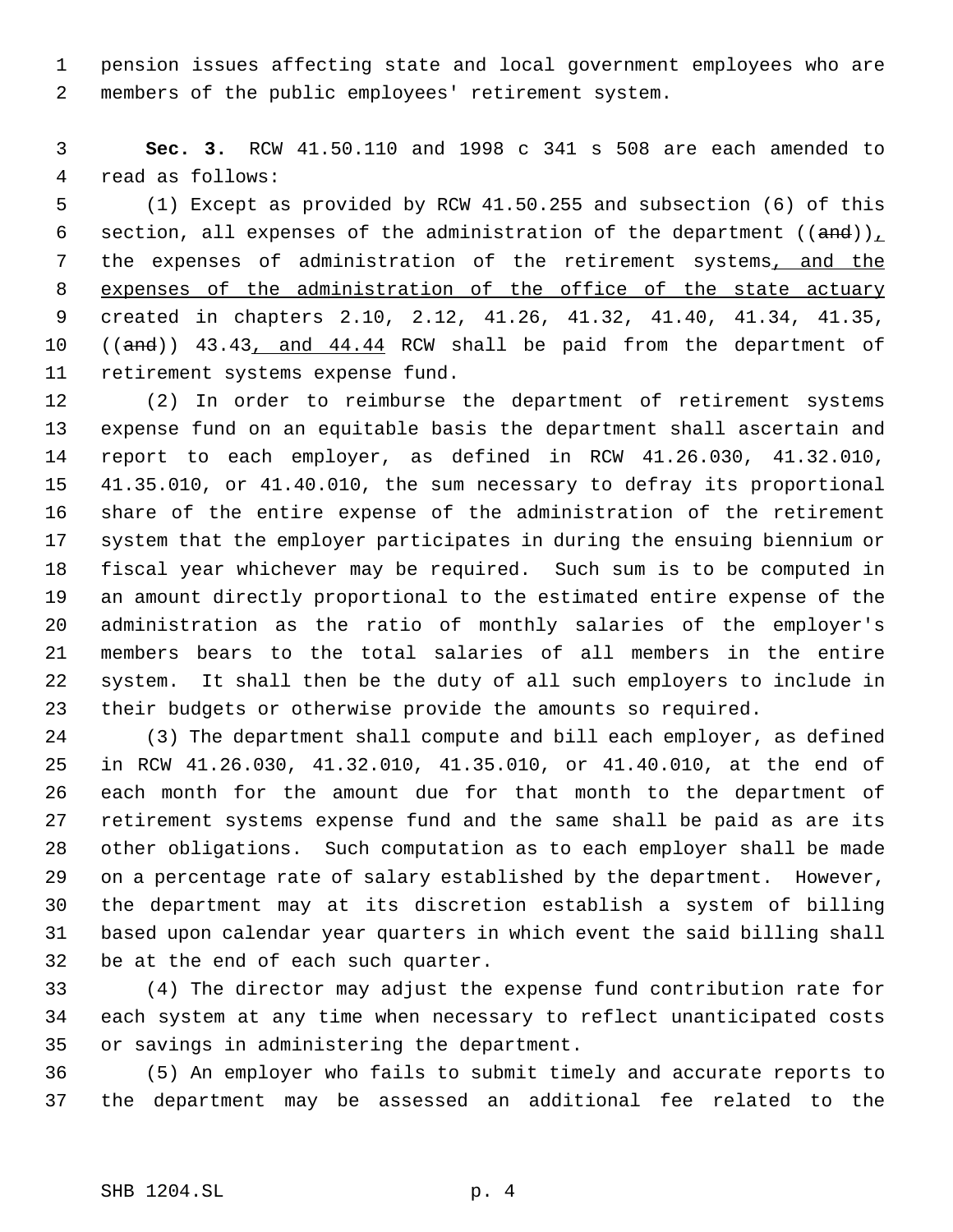increased costs incurred by the department in processing the deficient reports. Fees paid under this subsection shall be deposited in the retirement system expense fund.

 (a) Every six months the department shall determine the amount of an employer's fee by reviewing the timeliness and accuracy of the reports submitted by the employer in the preceding six months. If those reports were not both timely and accurate the department may prospectively assess an additional fee under this subsection.

 (b) An additional fee assessed by the department under this subsection shall not exceed fifty percent of the standard fee.

(c) The department shall adopt rules implementing this section.

12 (6) Expenses other than those under RCW  $41.34.060((\leftarrow{2})$  (3) shall be paid pursuant to subsection (1) of this section.

 **Sec. 4.** RCW 44.44.040 and 1987 c 25 s 3 are each amended to read as follows:

 The office of the state actuary shall have the following powers and duties:

 (1) Perform all actuarial services for the department of retirement 19 systems, including all studies required by law. ((Reimbursement for such services shall be made to the state actuary pursuant to the 21 provisions of RCW 39.34.130 as now or hereafter amended.)

 (2) Advise the legislature and the governor regarding pension benefit provisions, and funding policies and investment policies of the state investment board.

 (3) Consult with the legislature and the governor concerning determination of actuarial assumptions used by the department of retirement systems.

 (4) Prepare a report, to be known as the actuarial fiscal note, on each pension bill introduced in the legislature which briefly explains the financial impact of the bill. The actuarial fiscal note shall include: (a) The statutorily required contribution for the biennium and the following twenty-five years; (b) the biennial cost of the increased benefits if these exceed the required contribution; and (c) any change in the present value of the unfunded accrued benefits. An actuarial fiscal note shall also be prepared for all amendments which are offered in committee or on the floor of the house of representatives or the senate to any pension bill. However, a majority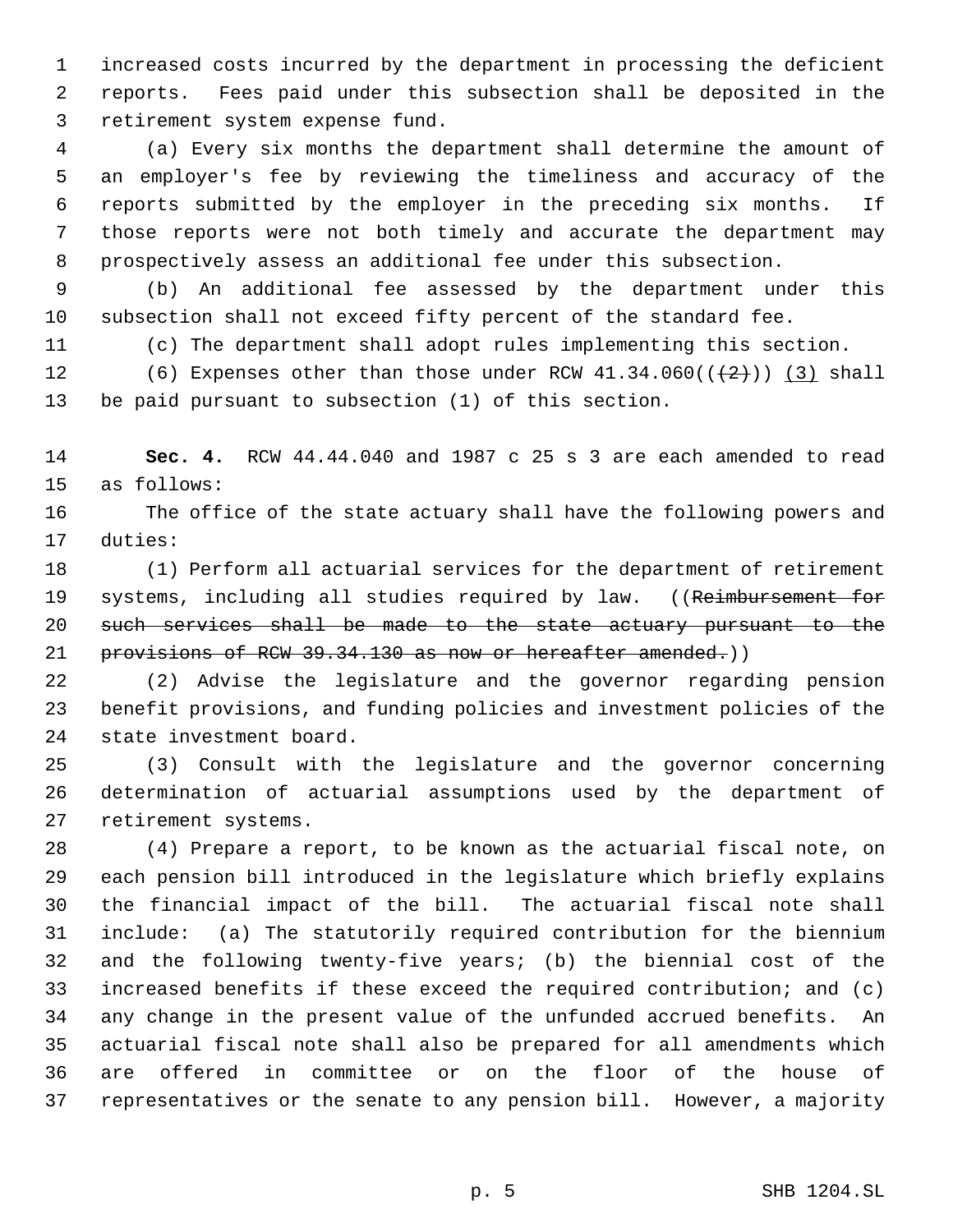of the members present may suspend the requirement for an actuarial fiscal note for amendments offered on the floor of the house of representatives or the senate.

 (5) Provide such actuarial services to the legislature as may be requested from time to time.

 (6) Provide staff and assistance to the committee established under 7 ((RCW 46.44.050)) section 1 of this act.

 NEW SECTION. **Sec. 5.** A new section is added to chapter 41.04 RCW to read as follows:

 The select committee on pension policy has the following powers and duties:

 (1) Study pension issues, develop pension policies for public employees in state retirement systems, and make recommendations to the legislature;

 (2) Study the financial condition of the state pension systems, develop funding policies, and make recommendations to the legislature;

 (3) Consult with the chair and vice-chair on appointing members to the state actuary appointment committee upon the convening of the state actuary appointment committee established under section 13 of this act; and

 (4) Receive the results of the actuarial audits of the actuarial valuations and experience studies administered by the pension funding council pursuant to RCW 41.45.110. The select committee on pension policy shall study and make recommendations on changes to assumptions or contribution rates to the pension funding council prior to adoption of changes under RCW 41.45.030, 41.45.035, or 41.45.060.

 **Sec. 6.** RCW 41.32.570 and 2001 2nd sp.s. c 10 s 3 and 2001 c 317 s 1 are each reenacted and amended to read as follows:

 (1)(a) If a retiree enters employment with an employer sooner than one calendar month after his or her accrual date, the retiree's monthly retirement allowance will be reduced by five and one-half percent for every seven hours worked during that month. This reduction will be applied each month until the retiree remains absent from employment with an employer for one full calendar month.

(b) The benefit reduction provided in (a) of this subsection will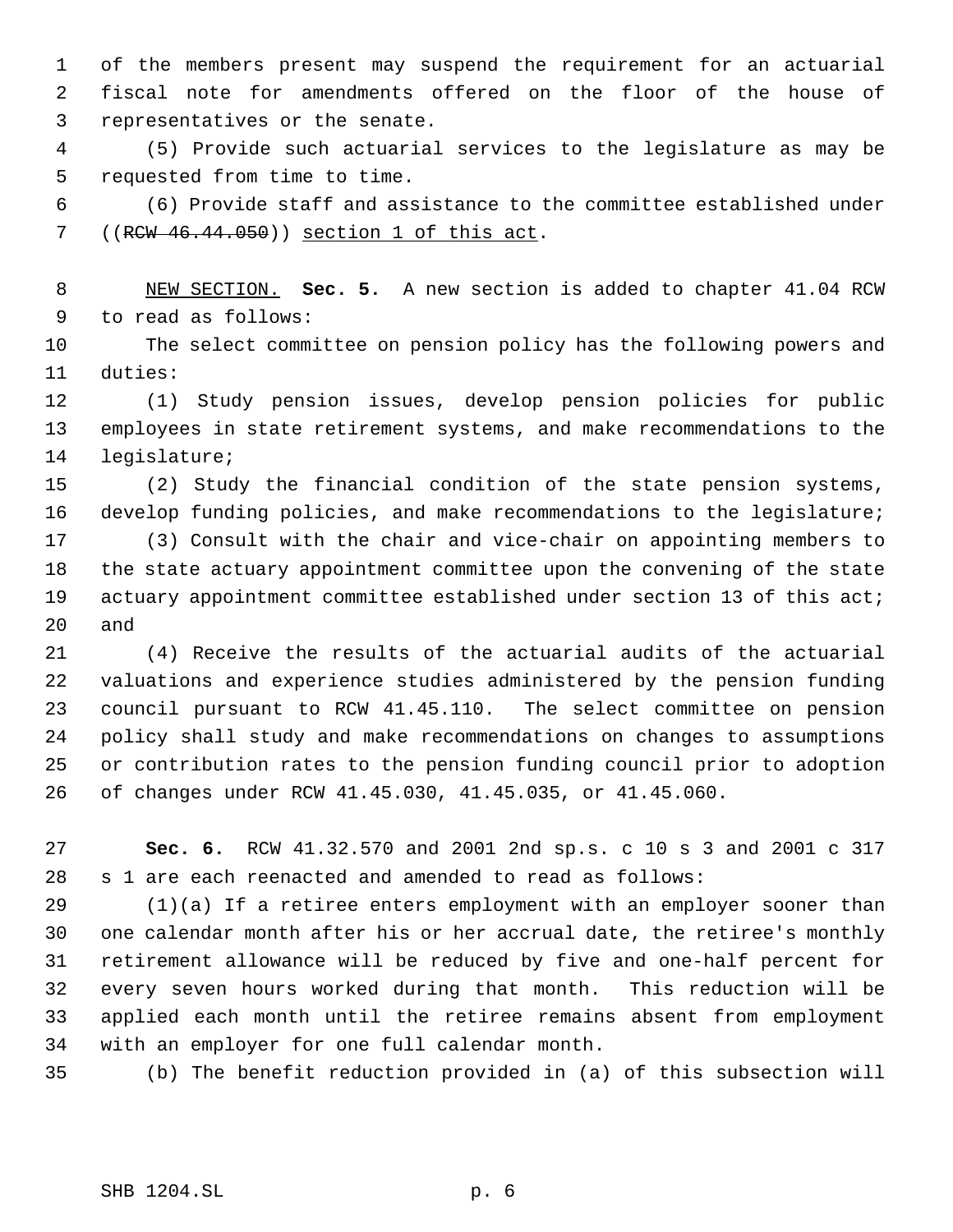accrue for a maximum of one hundred forty hours per month. Any monthly benefit reduction over one hundred percent will be applied to the benefit the retiree is eligible to receive in subsequent months.

 (2) Any retired teacher or retired administrator who enters service in any public educational institution in Washington state and who has satisfied the break in employment requirement of subsection (1) of this section shall cease to receive pension payments while engaged in such service, after the retiree has rendered service for more than one thousand five hundred hours in a school year. When a retired teacher or administrator renders service beyond eight hundred sixty-seven hours, the department shall collect from the employer the applicable employer retirement contributions for the entire duration of the member's employment during that fiscal year.

 (3) The department shall collect and provide the state actuary with 15 information relevant to the use of this section for the  $((\frac{1}{10} + 1)^2)$ 16 select committee on pension policy.

 (4) The legislature reserves the right to amend or repeal this section in the future and no member or beneficiary has a contractual right to be employed for more than five hundred twenty-five hours per year without a reduction of his or her pension.

 **Sec. 7.** RCW 41.40.037 and 2001 2nd sp.s. c 10 s 4 are each amended to read as follows:

 (1)(a) If a retiree enters employment with an employer sooner than one calendar month after his or her accrual date, the retiree's monthly retirement allowance will be reduced by five and one-half percent for every eight hours worked during that month. This reduction will be applied each month until the retiree remains absent from employment with an employer for one full calendar month.

 (b) The benefit reduction provided in (a) of this subsection will accrue for a maximum of one hundred sixty hours per month. Any benefit reduction over one hundred percent will be applied to the benefit the retiree is eligible to receive in subsequent months.

 (2)(a) A retiree from plan 1 who has satisfied the break in employment requirement of subsection (1) of this section and who enters employment with an employer may continue to receive pension payments while engaged in such service for up to one thousand five hundred hours of service in a calendar year without a reduction of pension. When a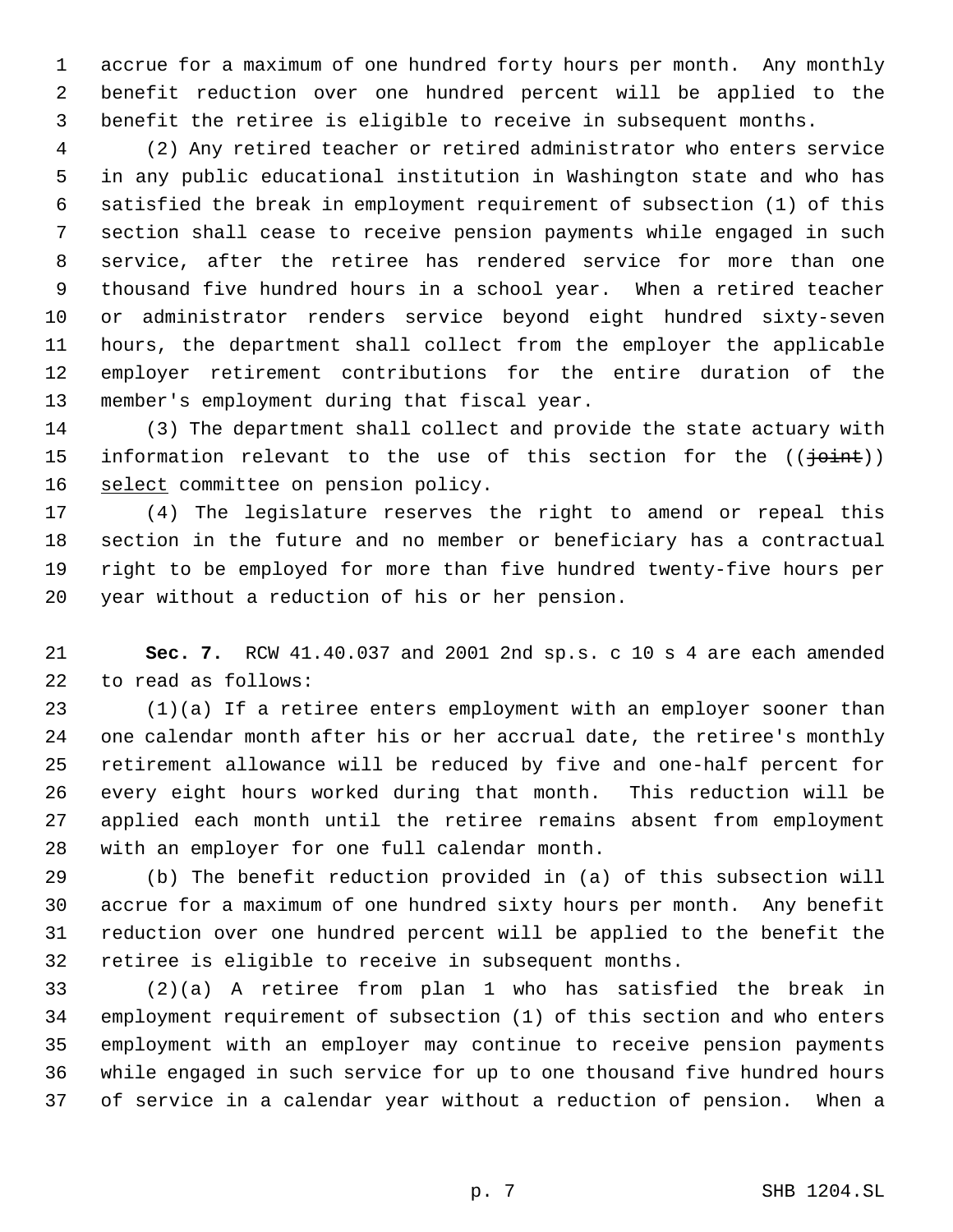plan 1 member renders service beyond eight hundred sixty-seven hours, the department shall collect from the employer the applicable employer retirement contributions for the entire duration of the member's employment during that calendar year.

 (b) A retiree from plan 2 or plan 3 who has satisfied the break in employment requirement of subsection (1) of this section may work up to eight hundred sixty-seven hours in a calendar year in an eligible position, as defined in RCW 41.32.010, 41.35.010, or 41.40.010, or as a fire fighter or law enforcement officer, as defined in RCW 41.26.030, without suspension of his or her benefit.

 (3) If the retiree opts to reestablish membership under RCW 41.40.023(12), he or she terminates his or her retirement status and becomes a member. Retirement benefits shall not accrue during the period of membership and the individual shall make contributions and receive membership credit. Such a member shall have the right to again retire if eligible in accordance with RCW 41.40.180. However, if the right to retire is exercised to become effective before the member has rendered two uninterrupted years of service, the retirement formula and survivor options the member had at the time of the member's previous retirement shall be reinstated.

 (4) The department shall collect and provide the state actuary with 22 information relevant to the use of this section for the  $((\frac{1}{10})^n)$ 23 select committee on pension policy.

 (5) The legislature reserves the right to amend or repeal this section in the future and no member or beneficiary has a contractual right to be employed for more than five months in a calendar year without a reduction of his or her pension.

 **Sec. 8.** RCW 41.45.020 and 2002 c 26 s 4 are each amended to read as follows:

 As used in this chapter, the following terms have the meanings indicated unless the context clearly requires otherwise.

 (1) "Council" means the pension funding council created in RCW 41.45.100.

(2) "Department" means the department of retirement systems.

 (3) "Law enforcement officers' and fire fighters' retirement system plan 1" and "law enforcement officers' and fire fighters' retirement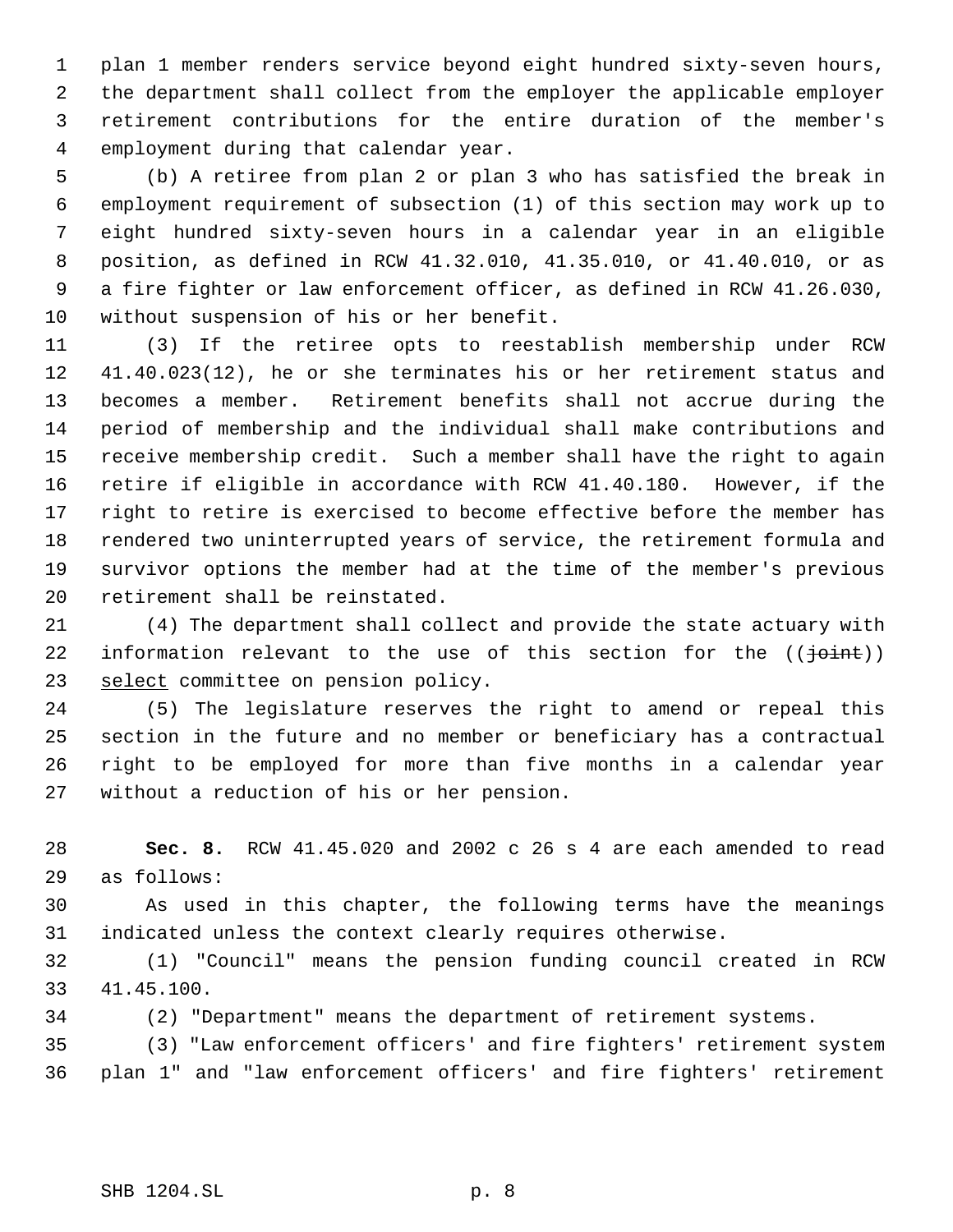system plan 2" means the benefits and funding provisions under chapter 41.26 RCW.

 (4) "Public employees' retirement system plan 1," "public employees' retirement system plan 2," and "public employees' retirement system plan 3" mean the benefits and funding provisions under chapter 41.40 RCW.

 (5) "Teachers' retirement system plan 1," "teachers' retirement system plan 2," and "teachers' retirement system plan 3" mean the benefits and funding provisions under chapter 41.32 RCW.

 (6) "School employees' retirement system plan 2" and "school employees' retirement system plan 3" mean the benefits and funding provisions under chapter 41.35 RCW.

 (7) "Washington state patrol retirement system" means the retirement benefits provided under chapter 43.43 RCW.

 (8) "Unfunded liability" means the unfunded actuarial accrued liability of a retirement system.

 (9) "Actuary" or "state actuary" means the state actuary employed under chapter 44.44 RCW.

 (10) "State retirement systems" means the retirement systems listed in RCW 41.50.030.

 (11) "Classified employee" means a member of the Washington school employees' retirement system plan 2 or plan 3 as defined in RCW 41.35.010.

 (12) "Teacher" means a member of the teachers' retirement system as defined in RCW 41.32.010(15).

 (13) "Select committee" means the select committee on pension 27 policy created in section 1 of this act.

 **Sec. 9.** RCW 41.45.090 and 1998 c 283 s 7 are each amended to read as follows:

 The department shall collect and keep in convenient form such data as shall be necessary for an actuarial valuation of the assets and liabilities of the state retirement systems, and for making an actuarial investigation into the mortality, service, compensation, and other experience of the members and beneficiaries of those systems. The department and state actuary shall enter into a memorandum of understanding regarding the specific data the department will collect,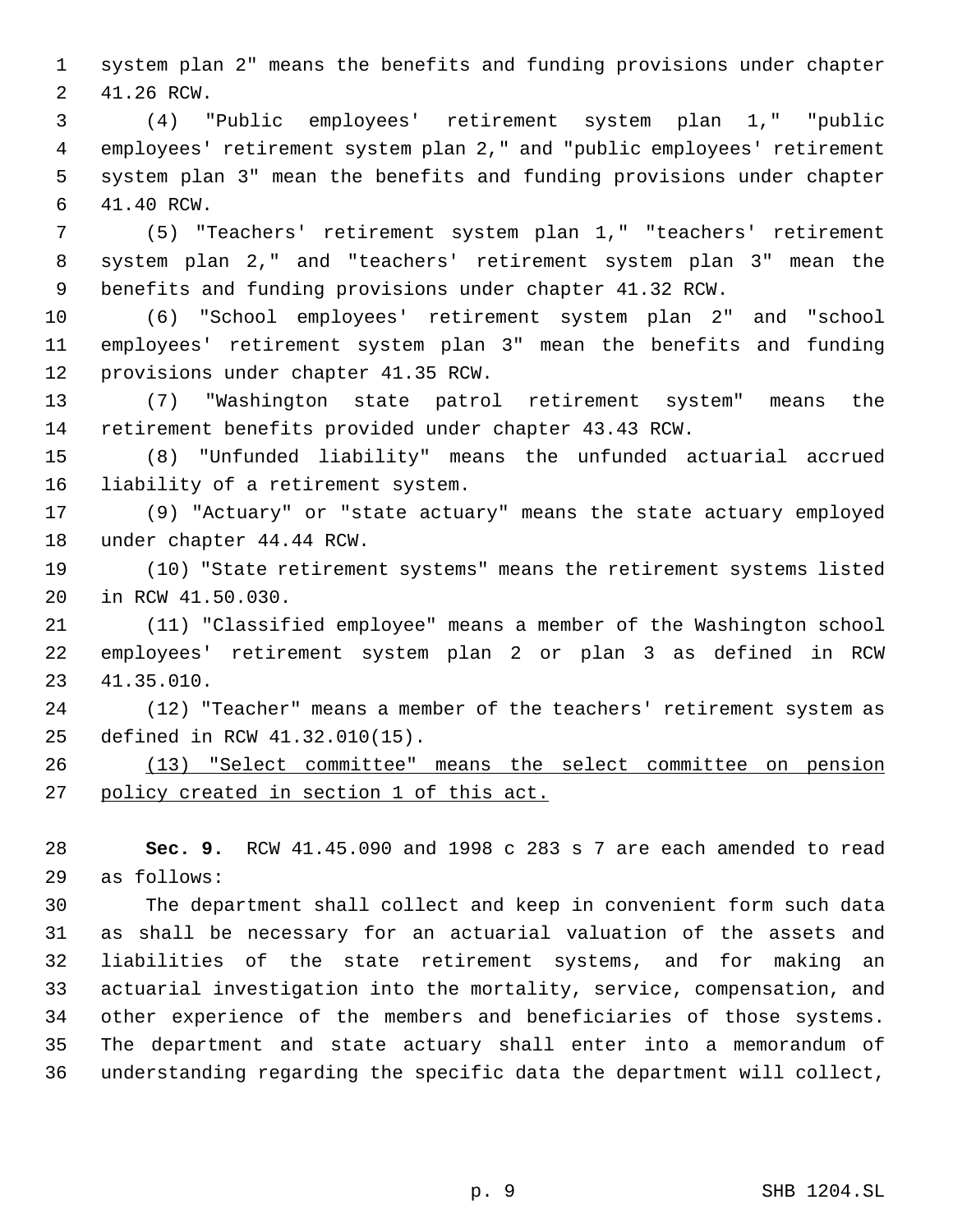when it will be collected, and how it will be maintained. The department shall notify the state actuary of any changes it makes, or intends to make, in the collection and maintenance of such data.

 At least once in each six-year period, the state actuary shall conduct an actuarial experience study of the mortality, service, compensation and other experience of the members and beneficiaries of each state retirement system, and into the financial condition of each system. The results of each investigation shall be filed with the department, the office of financial management, the budget writing 10 committees of the Washington house of representatives and senate, the 11 select committee on pension policy, and the pension funding council. Upon the basis of such actuarial investigation the department shall adopt such tables, schedules, factors, and regulations as are deemed necessary in the light of the findings of the actuary for the proper operation of the state retirement systems.

 **Sec. 10.** RCW 41.45.110 and 1998 c 283 s 3 are each amended to read as follows:

 The pension funding council shall solicit and administer a biennial actuarial audit of the actuarial valuations used for rate-setting purposes. This audit will be conducted concurrent with the actuarial valuation performed by the state actuary. At least once in each six- year period, the pension funding council shall solicit and administer an actuarial audit of the results of the experience study required in RCW 41.45.090. Upon receipt of the results of the actuarial audits 25 required by this section, the pension funding council shall submit the 26 results to the select committee on pension policy.

NEW SECTION. **Sec. 11.** RCW 41.54.061 is decodified.

 **Sec. 12.** RCW 44.04.260 and 2001 c 259 s 1 are each amended to read as follows:

 The joint legislative audit and review committee, the legislative 31 transportation committee, the (( $\frac{1}{10}$ ) select committee on pension policy, the legislative evaluation and accountability program committee, and the joint legislative systems committee are subject to such operational policies, procedures, and oversight as are deemed necessary by the facilities and operations committee of the senate and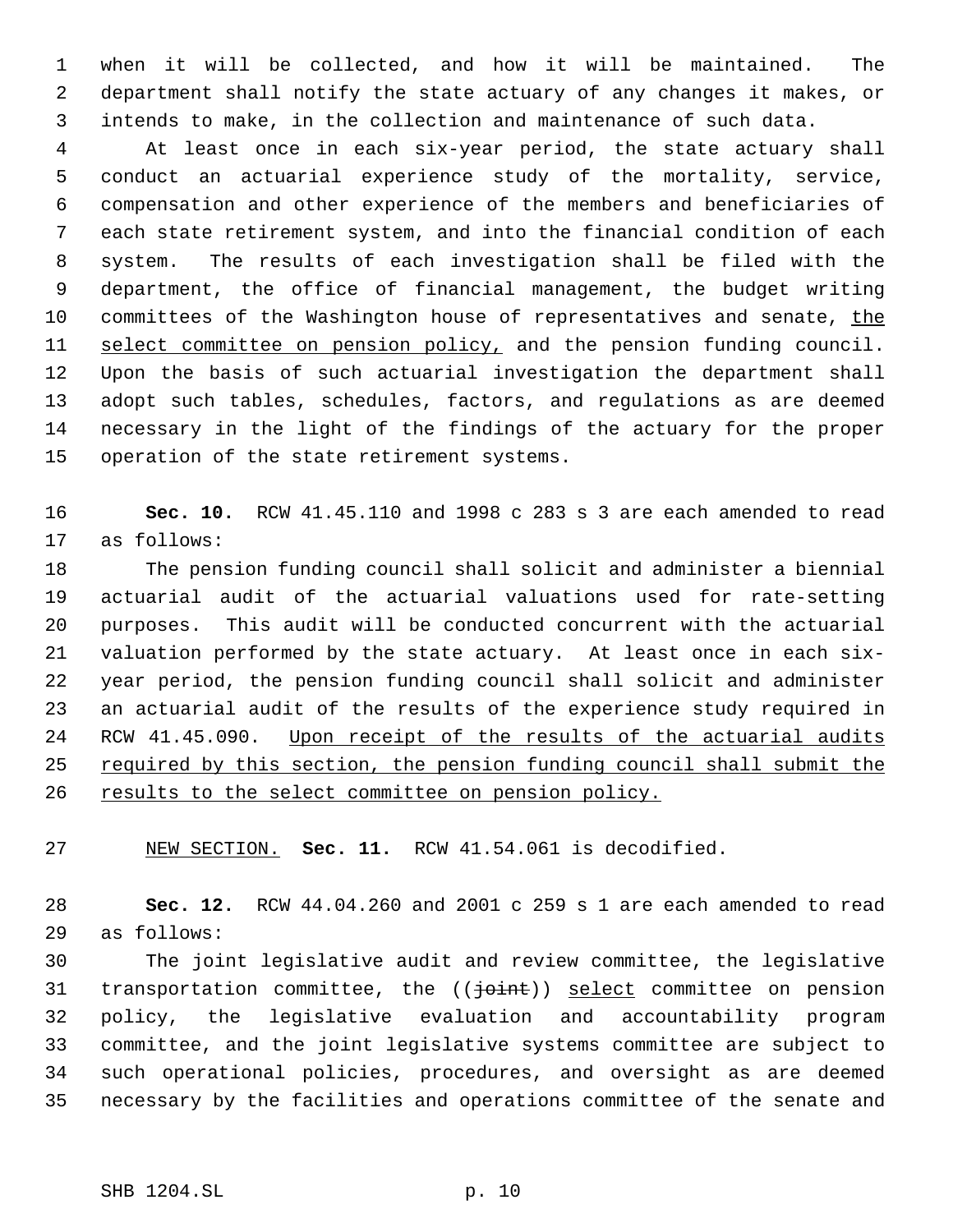the executive rules committee of the house of representatives to ensure operational adequacy of the agencies of the legislative branch. As used in this section, "operational policies, procedures, and oversight" includes the development process of biennial budgets, contracting procedures, personnel policies, and compensation plans, selection of a chief administrator, facilities, and expenditures. This section does not grant oversight authority to the facilities and operations committee of the senate over any standing committee of the house of representatives or oversight authority to the executive rules committee of the house of representatives over any standing committee of the senate.

 NEW SECTION. **Sec. 13.** (1) The state actuary appointment committee is created. The committee shall consist of: (a) The chair and ranking minority member of the house of representatives appropriations committee and the chair and ranking minority member of the senate ways and means committee; and (b) four members of the select committee on pension policy appointed jointly by the chair and vice-chair of the select committee, at least one member representing state retirement systems active or retired members, and one member representing state retirement system employers.

 (2) The state actuary appointment committee shall be jointly chaired by the chair of the house of representatives appropriations committee and the chair of the senate ways and means committee.

 (3) The state actuary appointment committee shall appoint or remove the state actuary by a two-thirds vote of the committee. When considering the appointment or removal of the state actuary, the appointment committee shall consult with the director of the department of retirement systems, the director of the office of financial management, and other interested parties.

 (4) The state actuary appointment committee shall be convened by the chairs of the house of representatives appropriations committee and the senate ways and means committee (a) whenever the position of state actuary becomes vacant, or (b) upon the written request of any four members of the appointment committee.

 **Sec. 14.** RCW 44.44.030 and 2001 c 259 s 11 are each amended to read as follows: